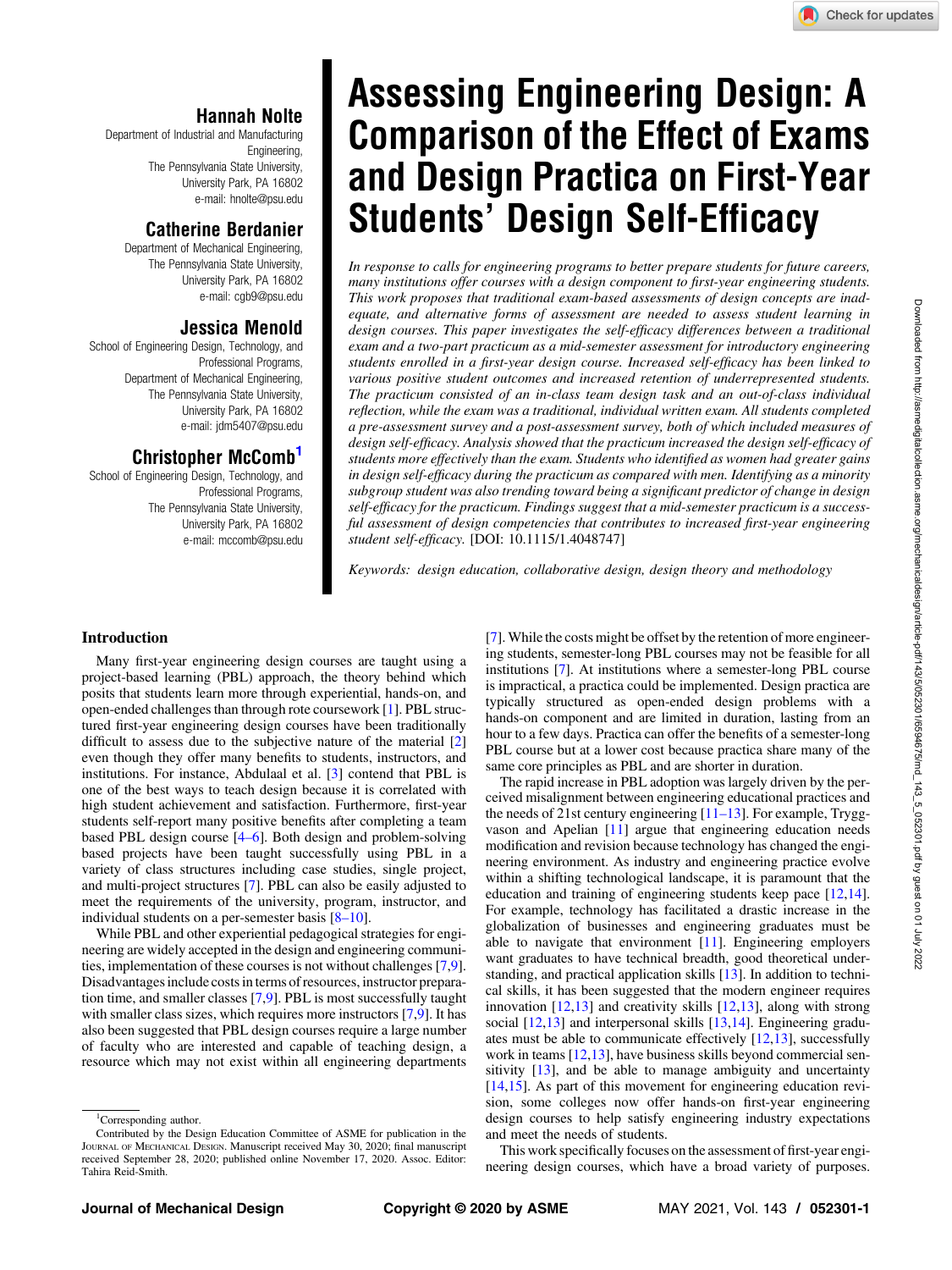Primarily, the intent of these courses is to provide students with a realistic perspective on engineering practice via hands-on projectbased courses early in their academic careers [[3](#page-7-0),[8](#page-7-0),16–19]. However, these courses are also often used to raise enthusiasm for engineering [[8](#page-7-0),[10,](#page-7-0)20–22], create motivation for students to persist in their major [\[21](#page-7-0)], and increase students' confidence [[3,16](#page-7-0),[17,22\]](#page-7-0). First-year design course are not only well intended but also result in many benefits to the students. Sheppard and Jenison [\[16](#page-7-0)] noted that almost all first-year engineering design courses exampled in their paper helped to improve the communication skills and teamwork proficiencies of students. Similarly, other researchers found that verbal, visual, and written communication had been improved by first-year design courses [[3](#page-7-0),[7,20](#page-7-0)]. Fundamental engineering skills including mathematical modeling [[3,16](#page-7-0)], creativity [[23,24\]](#page-8-0), problem-solving [[9,10](#page-7-0),[20\]](#page-7-0), critical thinking abilities [\[10](#page-7-0),[22,](#page-7-0)[25\]](#page-8-0), and prototyping were also improved by students [\[16,18\]](#page-7-0). Moreover, students developed an awareness of local and global challenges and a fervor for lifelong learning [\[3\]](#page-7-0). Furthermore, particular skills can also be cultivated when design courses have specific foci. For example, students became more reflective [[26,27](#page-8-0)], had an increased awareness of the social impact of design [\[7\]](#page-7-0), and had a perceived increase in their ability to solve multidisciplinary problems when special emphasis was put on these topics [\[28](#page-8-0)].

Not only do these courses benefit students but universities and programs also gain from offering such courses. Researchers determined that problem-based first-year engineering courses improved student retention in engineering, with significant gains in the retention of women and minority status engineers, and they found enhanced student satisfaction, diversity, and student learning [\[3,7](#page-7-0),[22,](#page-7-0)[29\]](#page-8-0). These results are valuable and pertinent because other research has shown that engineering students' motivational constructs decrease throughout the first year and first-year women engineers have more negative attitudes toward engineering when compared with men [[30,31](#page-8-0)]. Due to the benefits of PBL-based first-year engineering design courses, it is important to improve assessment techniques in these course so that instructors can adequately and accurately evaluate student learning, while also building a better understanding of the impact of such assessments. Improved assessment methods will allow instructors to more easily evaluate students' progress and improve their PBL-based first-year engineering design courses.

#### Literature Review

The study presented in this work will examine two types of assessments used in one PBL structured first-year engineering design course. Different types of assessments were explored due to the difficulty of assessing subjective skills, like engineering design, using traditional exam-based methods [\[2\]](#page-7-0). For the remainder of this paper, the term PBL will refer to the style of PBL used for semester-long engineering courses, while practica will refer to an assessment structured to reflect aspects of PBL.

Due to the aforementioned benefits of PBL, we hypothesized that a PBL-based practicum assessment would better align with the philosophy of the course and increase student self-efficacy when compared with a traditional written exam. This hypothesis is supported by the results of Stolk et al. [\[32](#page-8-0)], in which they conclude that students had more positive intrinsic motivation when participating in nontraditional (e.g., project based) or mixed pedagogy STEM courses, which is partially attributed to their basic self-efficacy need being satisfied. This paper will review literature on the assessment of design courses and student self-efficacy related to design before detailing the methods, results, and implications of this particular study.

Assessment of Design. This study was conducted at a large mid-Atlantic university within a large cornerstone engineering design course for first-year students [\[33](#page-8-0)]. The course had conventionally been assessed using exams and as such, the alternative form of assessment being explored, the practicum, was compared with the exam. The use of written exams has traditionally been prevalent in engineering education as a method for evaluating the engineering competencies of students [[34\]](#page-8-0). Rompelman [\[34](#page-8-0)] stated that written examinations are a part of the engineering educational culture. Exams became popular because, when designed well, they easily assess whether students have achieved predetermined educational goals [[34\]](#page-8-0). Moreover, exams are considered "objective," controlled, quantitative, and standardized  $[2,34]$  $[2,34]$  $[2,34]$ . Though some argue that engineering design can be assessed using exams [[35\]](#page-8-0), exams have disadvantages, which tend to be magnified within engineering project-based courses [\[2\]](#page-7-0); traditional written exams are prone to being inadequate for evaluating subjective skills, like design, and do not often predict students' design performance well [[2](#page-7-0)]. For example, subjective grading is normally conducted for design because design lacks conclusive experiments and design tasks rarely have right or wrong answers [[2](#page-7-0)]. Due to this, educators are striving to develop assessment techniques for engineering design that evaluate engineering design skills more effectively while retaining the advantages that exams offer [\[2](#page-7-0)[,36,37](#page-8-0)].

Some of these alternative assessment techniques include design juries, peer evaluations, and journals [\[10](#page-7-0)]. While instructors may use papers or presentations to assess students [[38\]](#page-8-0), some engineering programs have opted for a practica structure when assessing firstyear engineering design courses. Commonly, practicum assessments are designed as in-class assessments (with a duration of a few hours), but they can also be developed as take-home exams (i.e., tens of hours to days). Practicum assessments align well with a PBL teaching style and they have more shared aspects with an exam than papers or presentations do (e.g., controlled). In a practicum, students demonstrate their mastery of material by solving an open-ended and realistic design problem, rather than solving a paper-and-pencil test [[39\]](#page-8-0). For instance, students may be tasked with designing a solution for overcrowded animal shelters or finding a way to increase access to medical care in rural areas. These assessments provide an engaging experience for students and afford students a glimpse of what real-world engineering work may be like, which is unachievable with traditional exams. Practicum-style assessments align particularly well with courses that utilize a PBL format since they rely on many of the same core principles as a semester-long PBL course (e.g., emphasis on hands-on and open-ended problems). When used with traditional lecture-based courses, adding a practicum assessment incorporates a beneficial hands-on component, and when used within a design course, the use of practica better aligns the method of assessment with learning theory [[39\]](#page-8-0).

While the benefit of first-year engineering design programs is well established [\[7,](#page-7-0)[40,41](#page-8-0)], the extent to which the assessment style used in first-year design classes effects student's psychological outcomes—particularly self-efficacy—has yet to be explored. Without appropriate assessment techniques, it is difficult for educators to evaluate the strength of the program or curriculum.

Self-Efficacy Theory Applied to First-Year Design. Selfefficacy is defined as the confidence a person has in their ability to complete a prospective skill-specific task [[42\]](#page-8-0) and is affected by vicarious experiences, social persuasion, and physiological state [42–44]. The construct of self-efficacy has been found to influ-ence students' motivation [\[45,46](#page-8-0)], outcome expectancy [[46\]](#page-8-0), anxiety [[46\]](#page-8-0), persistence [[47\]](#page-8-0), grades/GPA [\[45](#page-8-0),[48\]](#page-8-0), mathematical achievement scores [[48\]](#page-8-0), and perceived career options [[47\]](#page-8-0). For first-year students, academic self-efficacy correlates with students' classroom performance, stress, health, satisfaction, and commitment to continue their education [\[49](#page-8-0)]. In engineering, self-efficacy theory has been applied to predict retention and persistence of various groups of students [\[50](#page-8-0)]; for example, self-efficacy is a predictor of women's persistence in a field traditionally dominated by men, like engineering [[51,52](#page-8-0)].

Competency-specific self-efficacy measures have also been created in engineering, such as writing self-efficacy [\[53,54](#page-8-0)] and design self-efficacy [\[46](#page-8-0)]. The measure for writing self-efficacy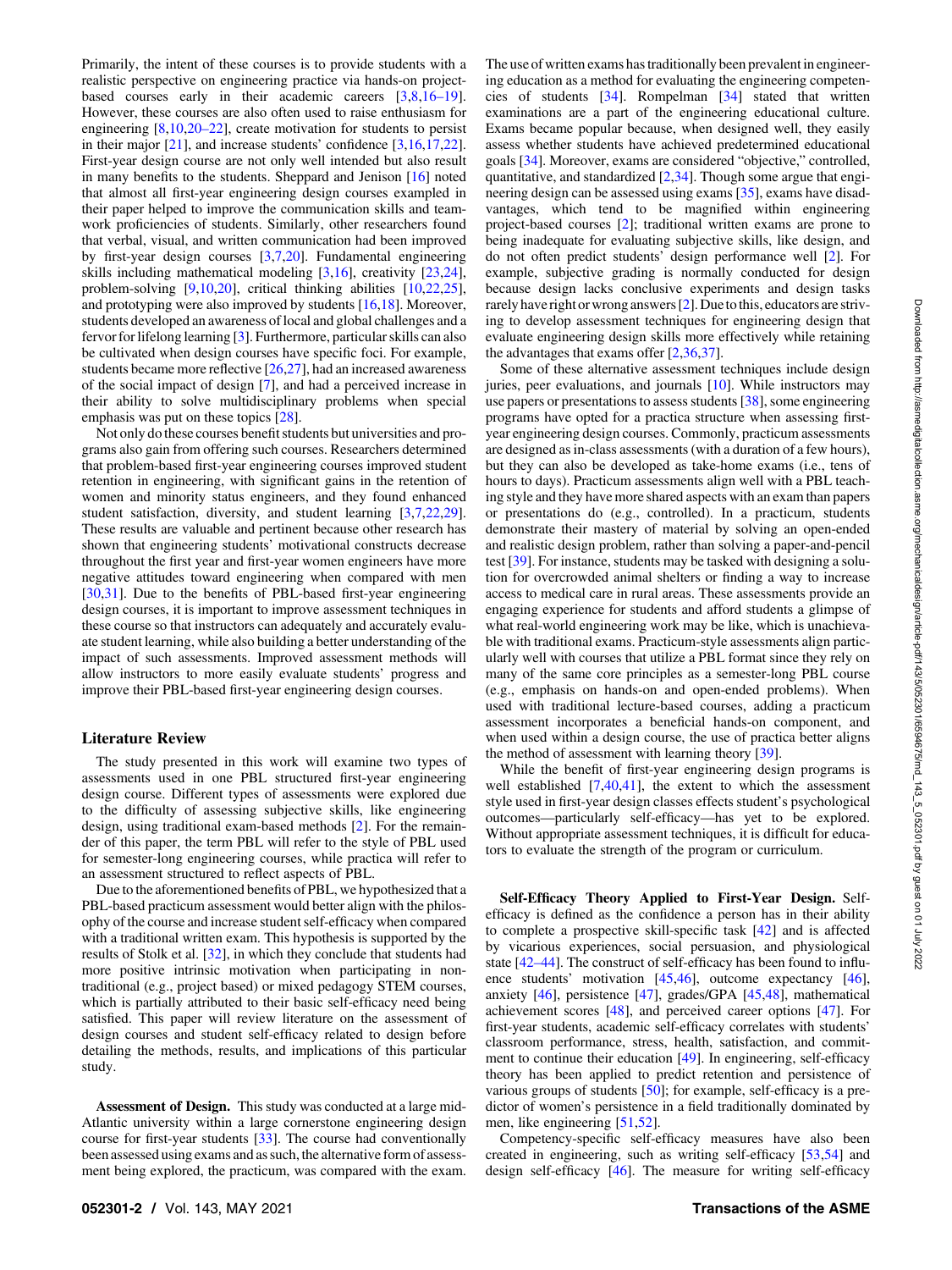<span id="page-2-0"></span>has been used to better understand how engineering graduate students conceptualize and relate to the writing process [\[54](#page-8-0)]. Furthermore, this measure has been used to show that the likelihood that a graduate student will pursue a certain engineering career after graduation and writing self-efficacy are linked [\[53](#page-8-0)]. Self-efficacy in design tasks can best be evaluated using a scale developed and validated by Carberry et al. [\[46](#page-8-0)], which measures a respondent's design self-efficacy, motivation, outcome expectancy, and anxiety throughout the design process. The design self-efficacy measure developed by Carberry et al. [\[46](#page-8-0)] has mainly been used in engineering education to study students' design self-efficacy. For example, one recent study found that students who were more involved in academic makerspaces demonstrated greater engineering design self-efficacy [\[55](#page-8-0)].

Bandura [\[43](#page-8-0),[44\]](#page-8-0) notes that mastery experiences are critical to the development of self-efficacy beliefs [\[56](#page-8-0)], and prior work has linked mastery experiences with increased self-efficacy in first-year engineering students. Mastery experiences have previously been found to have the greatest influence on self-efficacy but contextual factors can mitigate the strength of the effect (e.g., gender and ethnicity) [\[57,58](#page-8-0)]. As such, this study explores whether an authentic practicum assessment (serving as a mastery experience) effects students' design self-efficacy. While it cannot be guaranteed that students will perceive the practicum assessment as a mastery experience, the practicum is intentionally designed to be conducive to a mastery experience and is thus more likely to be perceived as such by students. Here, we use the term authentic to denote an educational experience which emulates attributes of an experience common in industrial practice [\[59](#page-8-0)]. We posit that authentic design practica serve as more effective mastery experiences for firstyear students as compared to traditional written exams. Measuring change in self-efficacy as a result of assessment gives unique insight into the development of students' skills and can point toward best practices in assessments of PBL courses, such as first-year design.

#### Research Questions

As first-year design courses become more prevalent, it becomes increasingly important for educators to identify a formal assessment method that is both capable of evaluating subjective design skills and serves as an exciting, empowering introduction to engineering for students from all backgrounds. Specifically, this paper addresses two research questions:

- (1) Is there a difference in the self-efficacy change experienced by students who take exams and those who take practica?
- (2) If changes in student self-efficacy are observed, are they influenced or dependent on the demographic traits of the students?

To address these questions, this paper compares student selfefficacy differences between first-year engineering students who were assessed via a traditional exam or an authentic design practicum developed at a large mid-Atlantic university. Both assessments were used for summative mid-semester assessment. The practicum is compared with the exam because the exam was the previous standard of assessment for the course in which this study took place. It is likely that a practicum structured with the same principles used in PBL would have similar positive psychological effects unlike a non-project-based assessment (e.g., exams). We will discuss the impact of practica-based assessments on first-year engineering student design self-efficacy in comparison with traditional paper exams.

## **Methods**

An exam and practicum were developed for introductory engineering design courses as summative mid-semester assessments at a large mid-Atlantic university. Both assessments were designed to assess core design competencies covered in the course. A total of

Table 1 Demographic information (age, gender, race/ethnicity) for participants, practicum ( $n = 50$ ), and exam ( $n = 46$ )

| Age (years)                         | Practicum         | Exam |
|-------------------------------------|-------------------|------|
| 17                                  | $\Omega$          | 4    |
| 18                                  | 24                | 30   |
| 19                                  | 23                | 7    |
| 20                                  | $\overline{2}$    | 3    |
| 21                                  | 1                 | 0    |
| 25                                  | 0                 |      |
| 32                                  | 0                 | 1    |
| Gender                              | Practicum         | Exam |
| Male                                | 28                | 38   |
| Female                              | 22                | 8    |
| Race                                | Practicum         | Exam |
| White                               | 34                | 28   |
| Middle Eastern or Native African    | 5                 | 1    |
| <b>Black or African American</b>    | 1                 | 1    |
| Asian                               | 6                 | 6    |
| Hispanic, Latino, or Spanish Origin | $\mathbf{\Omega}$ | 2    |
| Multiple selections                 | 4                 | 8    |

46 students completed the exam and 50 students participated in the practicum for this institutional review board (IRB) approved study. All students in the course completed the associated data collection instruments but only the data for the students who consented to the study is presented here. Students were informed before consenting to the study that their participation (or choice not to participate) in the study would not impact their grade. Demographic information for the participants is provided in Table 1. The demographic make-up between the two groups (i.e., the exam and the practicum) is not balanced because separate course sections received the two assessments.

Both the exam and the practicum were intended to serve as midsemester formative assessments. Specifically, these evaluations were intended to assess student's knowledge of, and ability to apply, the design process and tools that they were taught earlier in the course. Learning objectives of this course included the ability to apply engineering design to address design opportunities; the development, use, and application of systems thinking to engineering design; the development of professional engineering skills; the ability to effectively communicate engineering concepts and designs; and providing the opportunity for students to gain experience in hands-on fabrication while developing a "maker" mindset. The exam was constructed to be 2 hours in length and consisted of multiple choice and short answer questions addressing various portions of the engineering design process. The questions in the exam easily assessed whether students were able to apply engineering design to various design opportunities or if they had developed a systems thinking mindset; however, the exam was less useful in determining if students could effectively communicate engineering concepts and did not provide hands-on experience. The exam was completed individually in-class. It was used in comparison with the practicum because it had been the previous assessment standard for the course in which this study took place.

In contrast, the practicum was designed to engage students in an authentic design task. The practicum involved an in-class team design activity approximately 2 hours in length and an out-of-class individual reflection (students who participated in the exam did not complete this reflection) completed within the 48 hours following the practicum. Students worked in teams to facilitate collaborative design. Teamwork is considered a critical skill in engineers and the use of teamwork reinforced for students that it is uncommon for designers to work alone in industry [[16,](#page-7-0)59–63]. The structure of the practicum allowed for the instructors to more comprehensively assess if students were meeting all of the learning objectives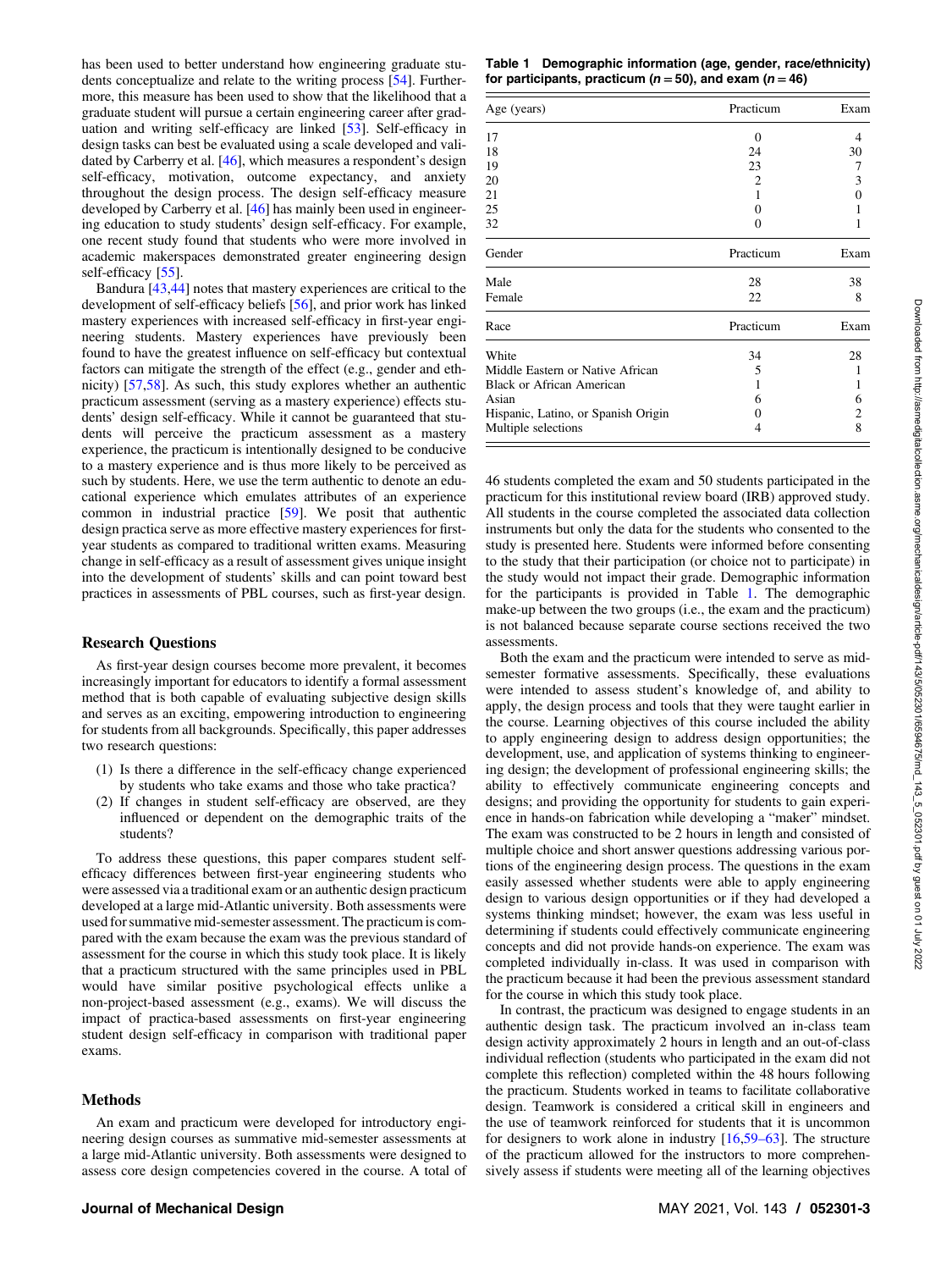<span id="page-3-0"></span>of the course and also offered an additional opportunity for hands-on fabrication.

Students who were assessed via the practicum were directed to design a product or service for the residents of Cape Town, South Africa that would aid the residents in their water conservation efforts by using the design processes, methods, and tools previously taught in class. The prompt the students who participated in the practicum were given is as follows:

"Cape Town, a coastal city in South Africa, is running out of water. This is the result of a combination of factors, including thriving agriculture, a large population, and a regional drought. They estimate that by July 2018 there will be no more fresh water in their reservoirs. The government of South Africa has declared this a national disaster. It is obvious that Cape Town is in need of long-term solutions that will allow the large population to live sustainably. However, your task is much more short-term in nature. Design a product or service that will aid in water conservation efforts, helping the residents of Cape Town to extend their available water as long as possible"

By having students design a product with social impact for a reallife crisis, this prompt incorporated the use of global perspectives and provided students with an empathetic engineering experience [64–66]. Students were given 48 hours after completing the in-class activity (i.e., the 2 hour team practicum) to submit an individual reflection, in which they considered the design process used by their team, discussed any gaps in this process, and analyzed decisions made during the design process. This style of reflection encouraged desirable learning outcomes by prompting metacognition [[67\]](#page-8-0). The reflection also ensured that each student completed a deliverable as part of the assessment and aided the instructor in individually assessing each student's learning.



Fig. 1 Experimental procedure. Both the exam and the practicum were 2 hours in duration and all out-of-class work was completed within 48 hours of the in-class session ending.

The experimental procedure is summarized in Fig. 1. Students completed the pre-assessment survey in class before completing the exam or participating in the practicum. The pre-assessment survey consisted of queries regarding age, gender, race/ethnicity, and degree of preparation for the assessment. The engineering design self-efficacy instrument developed by Carberry et al. [\[46](#page-8-0)] was also included in the pre-assessment. This instrument asks participants to rate their confidence in their ability to complete each of nine common tasks associated with engineering design, such as "construct a prototype," on a scale from 0 to 100  $[46]$  $[46]$ .

The post-assessment survey was taken by the exam students within 48 hours of completing the exam and the practicum students took it after completing their individual reflections (∼48 hours after completing the in-class task). This post-assessment survey included (1) the original Carberry et al. [\[46](#page-8-0)] engineering design self-efficacy instrument, and (2) a modified version of the engineering design selfefficacy instrument which requested that students rate the change in their confidence in their ability to complete each of nine engineering design tasks. The modified instrument used a scale from −50 (indicating a decrease) to 50 (indicating an increase). This enabled the evaluation of students' perceived change in self-efficacy. For this study, computed self-efficacy will be used to refer to self-efficacy measures reported through the Carberry et al. [\[46](#page-8-0)] survey and perceived self-efficacy will refer to the measures taken from the supplemental survey in which students rated the perceived change in their degree of confidence for each of the self-efficacy measures.

Both assessments were delivered across two sections of the course taught by different instructors. Instructor A identifies as a white man, and, at the time of the exam and practicum, he was 28 years old. Instructor B identifies as a white woman and, at the time of the exam and practicum, she was 27 years old. The exam was used by both instructors during the initial semester and the practicum was administered by both instructors in the following semester.

#### Results

Responses (0–100) to the Carberry et al. [\[46](#page-8-0)] survey were summed for each student to determine an overall computed design selfefficacy score (maximum score=900). Pre-assessment computed design self-efficacy scores (Carberry et al. [[46\]](#page-8-0) survey) were compared for the practicum and the exam to ensure that there were no initial differences between the two groups of students using an independent two-group Mann–Whitney U test  $(Z=-1.794, p>$ 0.05,  $r = 0.18$ ). The pre-assessment and post-assessment computed design self-efficacy scores were compared using dependent two-group Wilcoxon sign rank tests for the exam and for the practicum separately (Fig. 2). There was no significant difference between pre- to post-assessment computed design self-efficacy scores for students who took the exam,  $Z = -0.127$ ,  $p > 0.05$ ,  $r = 0.019$ , but a significant difference was found from pre- to post-assessment for the



Fig. 2 Comparison of pre-assessment to post-assessment computed design self-efficacy scores for exam students and practicum students. Error bars represent  $\pm$  1 standard error.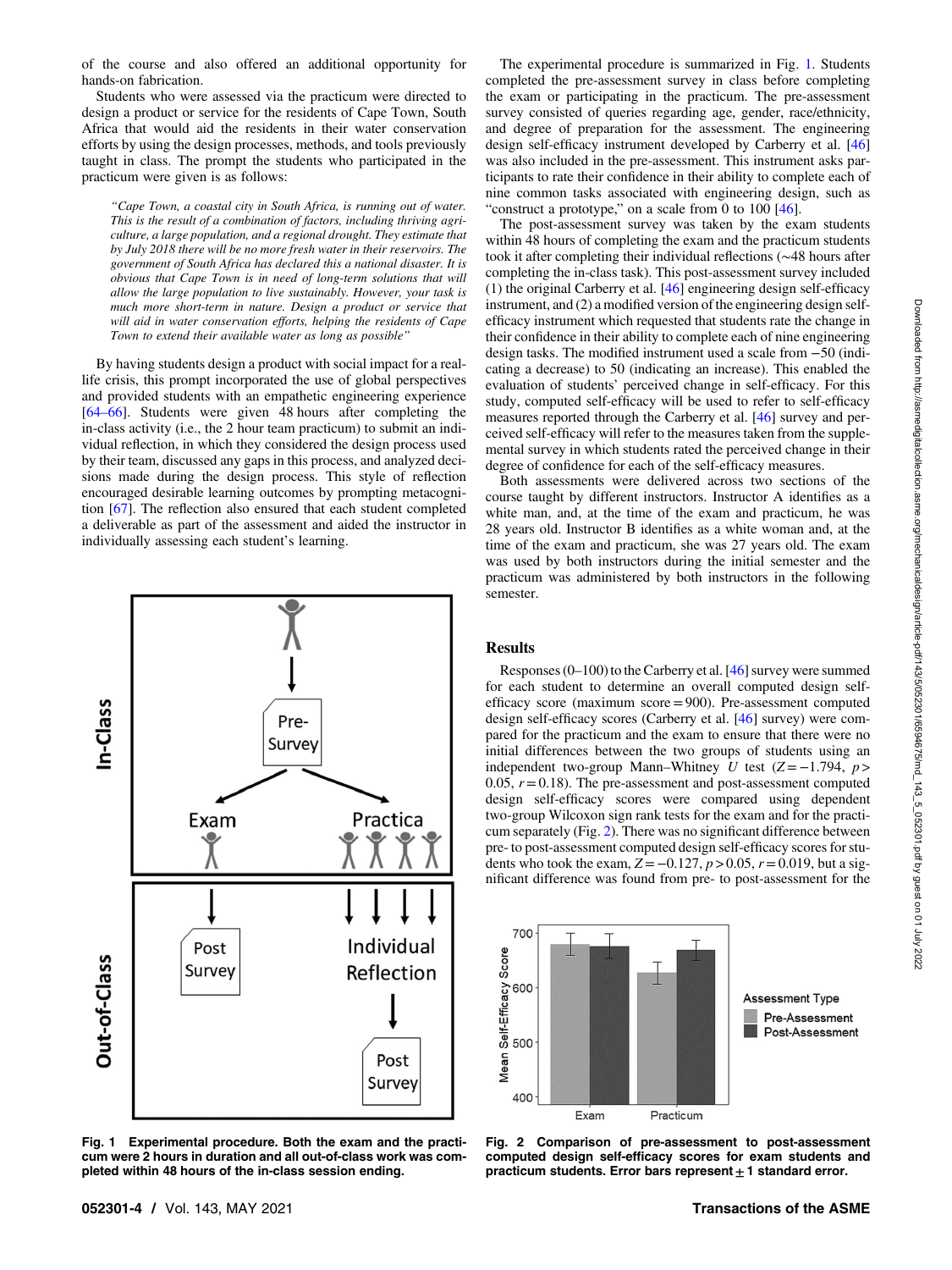<span id="page-4-0"></span>students who participated in the practicum,  $Z = -3.514$ ,  $p < 0.001$ ,  $r = 0.497$ . Students who took the exam had no change in computed self-efficacy, but students who took the practicum experienced an increase in computed design self-efficacy.

The Pearson's product-moment correlation between perceived change in design self-efficacy and computed change in design selfefficacy was determined for both the practicum and the exam, separately. Change in computed design self-efficacy was the difference between pre- and post-assessment scores for the design self-efficacy instrument (i.e., the Carberry et al. [\[46\]](#page-8-0) survey). While the score for perceived change in design self-efficacy was determined by summing the responses (−50 to 50) from the modified version of the design self-efficacy instrument for each student (maximum  $score = +450$ . For the exam, it was found the perceived change in design self-efficacy was not correlated to the computed change in design self-efficacy,  $t(44) = 1.172$ ,  $p > 0.05$ . Conversely, the perceived change in design self-efficacy for the practicum was correlated to computed change in self-efficacy for the practicum,  $t(48) = 3.253$ ,  $p < 0.01$ . Perceived change in design self-efficacy was not correlated to computed change in design self-efficacy for the exam but was correlated for the practicum.

Independent two-group Mann–Whitney U tests were used to compare the perceived change in design self-efficacy for the exam and practicum students and the change in computed selfefficacy for the exam and practicum students. Results are provided in Fig. 3. There was a significant difference between perceived change in self-efficacy when comparing the exam and practicum students' reports,  $Z = -6.467$ ,  $p < 0.001$ ,  $r = 0.660$ . The perceived change in design self-efficacy was higher for the practicum students. There was also a significant difference between the change in computed design self-efficacy for the practicum and the exam students ( $Z = -2.496$ ,  $p < 0.05$ ,  $r = 0.255$ ). There was a greater increase in computed design self-efficacy for students who took the practicum compared with students who took the exam. Students who took the practicum had a greater increase in both computed and perceived changes in design self-efficacy when compared to students who took the exam.

Linear regression models were used to find predictors of perceived and computed design self-efficacy for the exam and the practicum (Fig. [4\)](#page-5-0). For students taking the exam, the gender of the students and instructor were not predictors of computed design selfefficacy  $(F(3,42) = 1.317, p > 0.05)$ . This model for the exam only predicted 2% (adjusted  $R^2$ ) of the variance in the change in computed design self-efficacy scores. However, for students who took the exam, gender was a statistically significant predictor of perceived change in design self-efficacy  $(F(3,42)=8.75, p < 0.001)$ and there was also a significant interaction of gender and instructor. This model for the exam predicted 34% (adjusted  $R^2$ ) of the



Fig. 3 Comparison of perceived and computed change in design self-efficacy scores for exam and practicum students. Error bars represent  $\pm$  1 standard error.

variance in perceived change in design self-efficacy; women perceived greater gains in design self-efficacy. The women students in Instructor A's course reported greater gains in perceived design self-efficacy, while the men students in Instructor B's course reported greater gains in perceived design self-efficacy. The instructor and the gender of the students were not good predictors of change in computed self-efficacy for students who took the exam. However, gender was a good predictor of perceived change in selfefficacy for students who took the exam (women had greater gains in self-efficacy) and there was an interaction effect of gender of the student and instructor for perceived change in self-efficacy.

For students who took the practicum, gender was not a statistically significant predictor of change in computed  $(F(3,46) =$ 2.117,  $p > 0.05$ ) design self-efficacy but it was a significant predictor of change in perceived  $(F(3,46) = 3.513, p < 0.05)$  design selfefficacy. This practicum model for change in computed self-efficacy predicted 6% (adjusted  $R^2$ ) of the variance and the practicum model for perceived change in self-efficacy predicted 13% (adjusted  $R^2$ ) of the variance. Figure [4](#page-5-0) shows that women have greater perceived changes in design self-efficacy for the practicum. An independent two-group Mann–Whitney  $U$  test was used to compare the perceived design self-efficacy gains by women for the exam and the practicum (Z=−2.679,  $p < 0.001$ ,  $r = 0.273$ ), and results show that women in the practicum had significantly higher gains in perceived design self-efficacy compared to women who took the exam. Gender was not a predictor of change in computed design self-efficacy, but it was a good predictor of change in perceived design self-efficacy. It was found that women who participated in the practicum had greater gains in perceived design self-efficacy than women who took the exam.

Linear regression models were also used to investigate if race/ ethnicity was a predictor of design self-efficacy for students who participated in the practicum and the exam. A relatively small sample of students identified as minorities for both the practicum and the exam (see Table [1](#page-2-0)). It was found that when minority subgroups were collapsed, a minority declaration was not a statically significant predictor of computed  $(F(1,48) = 2.331, p > 0.05,$ adjusted  $R^2 = 3\%$ ) or perceived ( $F(1,48) = 0.653$ ,  $p > 0.05$ , adjusted  $R^2 = 1\%$ ) change in design self-efficacy for the practicum. However, it is believed that the change in computed design self-efficacy ( $f^2$ =0.049) is trending toward significance for the practicum; identifying as a minority may predict greater gains in self-efficacy. It is likely that the effect would be significant if there were more minority status students in the sample as indicated by the small effect size. Collapsed minority declaration was also not a significant predictor of computed  $(F(1,44)=0.146, p > 0.05,$ adjusted  $R^2 = -2\%$ ) or perceived  $(F(1,44) = 0.342, p > 0.05,$ adjusted  $R^2 = -1\%$ ) change in design self-efficacy for students who took the exam. Minority status was not a good predictor of perceived or computed change in self-efficacy for students who took the exam. It was also not a good predictor of perceived change in self-efficacy for students who participated in the practicum. However, it is trending toward significance for gains in computed change in self-efficacy for minoritized students who participated in the practicum.

When white and minority subgroups that consisted of at least 10% (Asian and Middle Eastern/Native African for the practicum; Asian for the exam) of the total participants were used as predictors, it was found that for the practicum (see Fig. [5](#page-5-0)), declarations of white or Middle Eastern/Native African were statistically significant predictors of change in computed design self-efficacy,  $F(3,46) = 3.095$ ,  $p < 0.05$ , adjusted  $R^2 = 11\%$ , and a status of Asian was trending towards significance  $(d=0.261)$ . There were no significant race/ ethnicity predictors of perceived change in design self-efficacy for the practicum when another linear regression model was used,  $F(3,46) = 0.138$ ,  $p > 0.05$ , adjusted  $R^2 = 1\%$ . Subgroup results for race/ethnicity are provided in Fig. [5](#page-5-0) for the practicum. There were no significant predictors of computed  $(F(2,43) = 0.410, p >$ 0.05, adjusted  $R^2 = -3\%$ ) or perceived ( $F(2,43) = 0.001$ ,  $p > 0.05$ , adjusted  $R^2 = -5\%$ ) change in design self-efficacy for the exam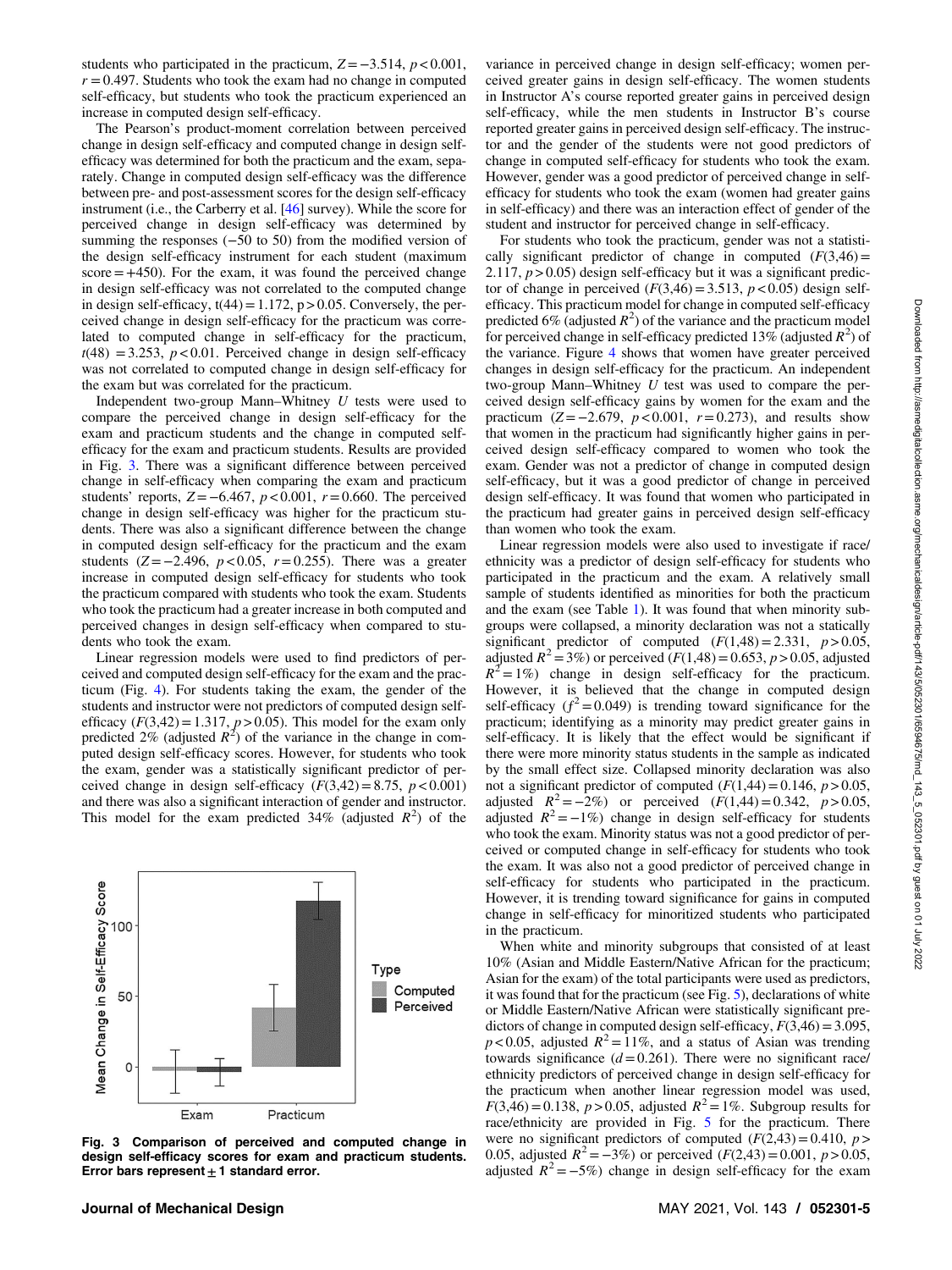<span id="page-5-0"></span>

Fig. 4 Perceived change in design self-efficacy for the practicum (a), change in computed design self-efficacy for the practicum (b), perceived for the exam (c), and computed for the exam (d)

when minority subgroups were investigated. Minority identity was not a good predictor of change in perceived or computed selfefficacy for students who took the exam or perceived change in selfefficacy for students who participated in the practicum. However, identifying as a minority subgroup was a good predictor of change in computed self-efficacy for students who participated in the practicum.

#### **Discussion**

All main results for this study are summarized in Table [2.](#page-6-0) When determining if there was a difference in the self-efficacy change experienced by students who take exams and those who take practicum (i.e., the first research question), this study found that students' design self-efficacy did not increase from pre- to post-assessment when they took a traditional exam-based assessment. However, an increase in design self-efficacy was observed in students who took a two-part practicum. The practicum included



Fig. 5 Race/ethnicity results for perceived and computed change in design self-efficacy. Error bars represent  $\pm$  1 standard error.

a team design activity and individual reflection. It was also found that students who had participated in the practicum had much greater increases in computed and perceived changes in design selfefficacy when compared with students who took the exam. These results indicate that the design practicum was a more effective assessment tool for increasing students' design self-efficacy than a traditional exam. This conclusion is further supported by perceived change in design self-efficacy being correlated to computed change in design self-efficacy for the practicum but not for the exam. As expected, these findings align well with work by Stolk et al. [[32\]](#page-8-0) which concluded that non-traditional STEM courses increase intrinsic motivation of students likely due in part to high student self-efficacy in these courses.

Although the primary purpose of an evaluation is not to increase self-efficacy, it is an added benefit with substantial effects. The increase in self-efficacy is likely due to the same positive effects of mastery experiences (i.e., authentic successes) as denoted in prior literature [[7,](#page-7-0)46–49,[51](#page-8-0),[58\]](#page-8-0). This is important as design practica provide educators with a way to not only assess design curriculum and student learning, but contribute to the formation of engineering identities and could possibly lead to a higher retention of engineering students [\[50](#page-8-0),[52\]](#page-8-0). An assessment that increases self-efficacy better aligns with the goals and purpose of a first-year design courses, mainly to increase motivation and enthusiasm for engineering [\[3,8](#page-7-0),16–18[,20,22](#page-7-0)].

The remainder of the discussion considers findings relevant to research question number two which focused on the influence of demographic traits on changes in self-efficacy. This study found that the change in computed design self-efficacy for the exam was not influenced by gender or instructor. However, perceived change in design self-efficacy for the exam was influenced by gender. Women perceived greater increases in design self-efficacy when compared with men. Increases in women students' selfefficacy could increase the number of women planning to persist in traditionally male-dominated fields like engineering [[51,52\]](#page-8-0). Taking the exam may have allowed students to more accurately perceive their self-efficacy than they could before the exam [[68,69\]](#page-8-0).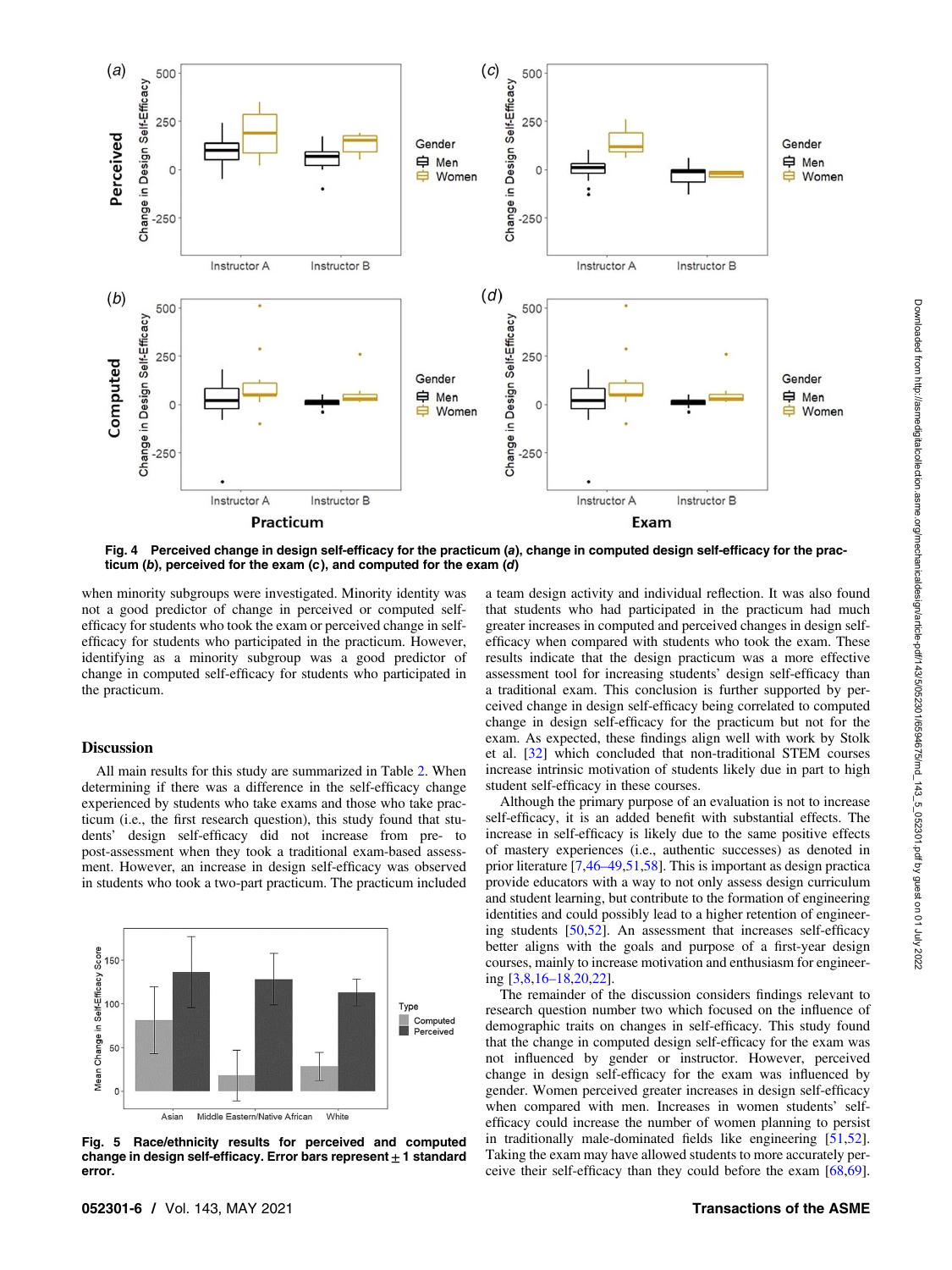<span id="page-6-0"></span>

| Test                                                                      | Assessment                          | Result                                                                                                                                                                                                                                                                                                                                                                                                                                                                                                                                                                      |
|---------------------------------------------------------------------------|-------------------------------------|-----------------------------------------------------------------------------------------------------------------------------------------------------------------------------------------------------------------------------------------------------------------------------------------------------------------------------------------------------------------------------------------------------------------------------------------------------------------------------------------------------------------------------------------------------------------------------|
| Pre- to post-assessment computed DSE<br>(Fig. 2)                          | Exam<br>Practicum                   | No significant differences from pre- to post-assessment.<br>Significant increases from pre- to post-assessment.                                                                                                                                                                                                                                                                                                                                                                                                                                                             |
| Test                                                                      | <b>DSE</b>                          | Results                                                                                                                                                                                                                                                                                                                                                                                                                                                                                                                                                                     |
| Change in DSE (Fig. 3)                                                    | Perceived<br>Computed               | Practicum students had significantly greater increases when compared with exam students.<br>Practicum students had significantly greater increases when compared with exam students.                                                                                                                                                                                                                                                                                                                                                                                        |
| Test                                                                      | Predictor                           | Results                                                                                                                                                                                                                                                                                                                                                                                                                                                                                                                                                                     |
| Gender and instructor as preditors of design<br>self-efficacy (Fig. $4$ ) | Gender<br>Instructor<br>Interaction | Exam: gender was a significant predictor of perceived change in DSE but did not predict<br>computed change in DSE.<br>Practicum: gender was a significant predictor of perceived change in DSE but did not predict<br>computed change in DSE.<br>Exam: instructor was not a significant predictor for computed or perceived DSE.<br>Practicum: instructor was not a significant predictor for computed or perceived change in DSE.<br>Exam: there was a significant interaction of gender and instructor for perceived change in DSE<br>but not for computed change in DSE. |
|                                                                           |                                     | Practicum: there was no interaction effect for computed or percieved change in DSE.                                                                                                                                                                                                                                                                                                                                                                                                                                                                                         |
| Test                                                                      | <b>DSE</b>                          | Results                                                                                                                                                                                                                                                                                                                                                                                                                                                                                                                                                                     |
| Collapsed minority declaration                                            | Exam<br>Practicum                   | Not a significant preditor of perceived or computed change in DSE.<br>Not a significant predictor of perceived change in DSE but may be trending toward a<br>significant predictor of computed change in DSE.                                                                                                                                                                                                                                                                                                                                                               |
| Minority subgroup declaration (Fig. 5)                                    | Exam<br>Practicum                   | Not a significant predictor of percieved or computed change in DSE.<br>Declarations of white or Middle Eastern/Native African were statistically significant predictors<br>and a decalartion of Asian was trending toward being a significant predictor of change in<br>computed DSE. No minority subgroups were significant predictors of perceived change in<br>DSE.                                                                                                                                                                                                      |

Note: DSE refers to design self-efficacy.

In other words, students may have become aware of how much or how little they actually knew about the concepts presented. It is possible that women perceived a greater increase in design self-efficacy because they were more able to accurately access their self-efficacy after the exam. However, it is unknown whether women had lower perceived self-efficacy before the exam because the instrument only asks students to rate their perceived change in design self-efficacy. It is unlikely though that women had lower perceived self-efficacy before the exam because no differences by gender are seen for presurvey computed self-efficacy scores. Nevertheless, future studies should determine if women students have lower perceived design self-efficacy throughout the course, including before the midsemester assessment. Previous literature has demonstrated that incoming women students perceive themselves as academically weaker when compared with the perceptions of men students, even though their academic performances were similar [\[70](#page-8-0)].

There was also an interaction of gender and instructor for perceived change in design self-efficacy for the exam. Instructor A identifies as a white man and Instructor B identifies as a white woman. The women students in Instructor A's course compared with the men students in Instructor A's course reported greater gains in perceived design self-efficacy. On the contrary, the men students in Instructor B's course compared with the women students in Instructor B's course reported greater gains in perceived design self-efficacy. One possible explanation could be that the students in each class significantly differed in their pre-assessment selfefficacy scores by gender and therefore had different opportunities for gains in self-efficacy. When this possibility was investigated, it was found that there were no pre-survey differences in design selfefficacy for either course by gender, thus is unlikely that students had different opportunities for gains in self-efficacy. It is more likely that differences between Instructor A and Instructor B contributed to this effect. Many aspects of teaching method, teaching style, and instructional strategy have been linked to influencing student self-efficacy [\[58](#page-8-0),[71\]](#page-8-0), one of which may also explain this

interaction. Due to the considerable differences between Instructor A and Instructor B, no other conclusions could be made to explain the cause of the interaction effect.

For the practicum, gender only influenced perceived change in design self-efficacy and did not influence change in computed design self-efficacy. It was found that women had greater perceived gains in design self-efficacy for the practicum when compared to men students. This may, again, be due to women perceiving themselves as academically weaker before the assessment and more accurately assessing themselves after the assessment, but it is also possible that the mastery experience has a greater influence on women self-efficacy compared with men self-efficacy [\[57](#page-8-0),[58,70\]](#page-8-0). Mastery experiences in historically male disciplines have been found to influence women self-efficacy differently than men selfefficacy [[57\]](#page-8-0). Women also had higher perceived gains in design self-efficacy for the practicum when compared with women who took the exam, most likely due to the mastery experience of the practicum being more influential on self-efficacy than an exam. This is an important finding because it shows that a practicum-style assessment has the ability to increase the self-efficacy of underrepresented groups in engineering.

In addition, it was determined that identifying as certain races/ ethnicities can indicate change in computed design self-efficacy scores for the practicum. Furthermore, identifying as a minority subgroup student was also trending toward being a significant predictor of change in computed self-efficacy for the practicum and not for the exam. Previous research suggests that aspects of a mastery experience can have a greater influence on the self-efficacy of certain ethnic groups (e.g., some ethnic groups are influenced by vicarious experience more than others) [\[57](#page-8-0)]. It has also been shown that the confidence of ethnic group members develops through different factors than the confidence of white students (e.g., other-orientated versus self-orientated formation of confidence) [[57\]](#page-8-0). Minority status was trending toward significance for the practicum while minority status was not significant for the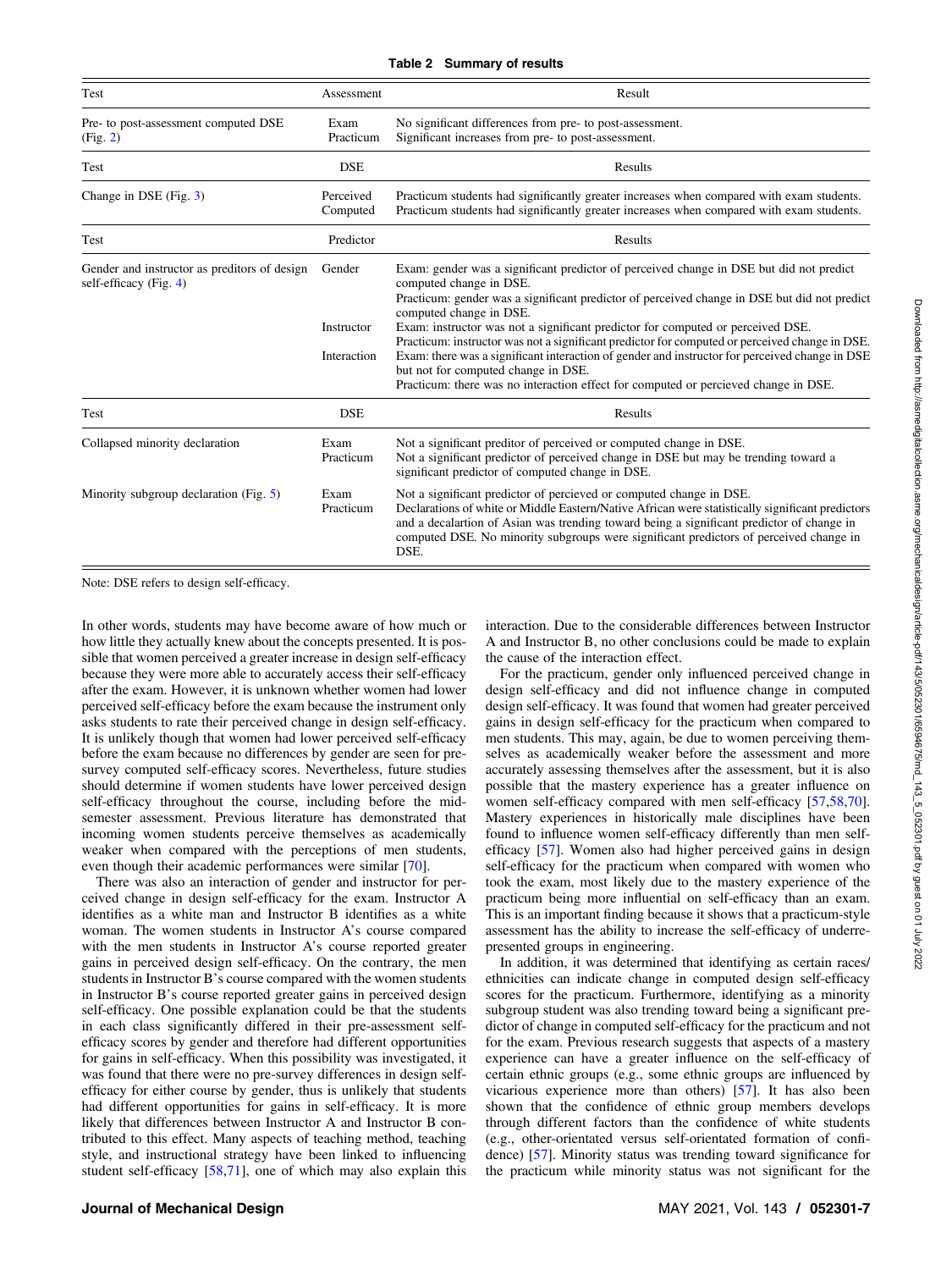<span id="page-7-0"></span>exam. This could suggest that the team aspect of the practicum caused social persuasion and vicarious experience to contribute to minority status students' self-efficacy. Previous research has found that minoritized students appreciated learning from and benefited from their teammates during design scenarios [[72\]](#page-8-0). This result highlights the ability of the practicum to further effect underrepresented groups in engineering.

Limitations and Recommendations for Future Research. This study was constrained by a small and relatively homogeneous sample (in terms of racial diversity) due to the limited diversity of the institution. However, the results based on this sample are promising as they indicate that the practicum could be used to increase self-efficacy of women and may increase the self-efficacy of minority status students. Future work could expand the study to include additional universities and institutions with more diverse student populations to better understand in what environment such an intervention would be the most beneficial. The results also suggest that teaching style or the positionality of the instructor may influence perceived self-efficacy gains for students taking traditional exams. However, because of the small number of instructors in this experiment, these results are anecdotal at best. A future replication study with a larger sample size, greater demographic diversity, and multiple class sections at multiple institutions is necessary to pursue this result further. It is also unknown if these gains in self-efficacy span long durations of time because there were no follow-up surveys distributed to participants. Understanding that our small sample only included two faculty instructors, a replication study should be designed to more fully investigate the effects of instructor identity on student performance and outcomes. Additionally, the replication study should address whether the effects seen from the practicum were due to the team design task or to the individual reflection.

Future work should conduct longitudinal studies with participants to explore if the differences in design self-efficacy are still prevalent after a significant period of time has passed. Furthermore, future work should investigate what parts of the practicum are most important for enabling students to achieve higher self-efficacy. Finally, future work should determine the effects of different types of practicum assessments on student self-efficacy and explore the effects of an individual style practicum rather than a team design task.

#### Conclusion

This study examined whether and to what extent assessments influence design self-efficacy by comparing a traditional exam and a practicum in a PBL design course for first-year engineering students. The effects of the students' demographic traits on design self-efficacy for both types of assessments were also investigated. When analyzing pre-assessment and post-assessment measures of self-reported design self-efficacy, students who had participated in the practicum had the greatest gains in computed and perceived design self-efficacy when compared with students who had completed the exam. The practicum also increased women's design selfefficacy more effectively than it did men's design self-efficacy. This suggests that a practicum assessment is more effective in increasing the design self-efficacy of introductory students, especially for students from underrepresented groups, when compared with a traditional exam. An assessment which increases students' selfefficacy better aligns with the goals and purpose of a first-year design course. Increasing self-efficacy in this way holds significant implications for the long-term retention of students in engineering degree programs.

#### Acknowledgment

An early version of this work was included in the proceedings of the 2020 ASME IDETC [[73\]](#page-8-0).

## Funding Data

• The first author's research assistantship is supported by the Defense Advanced Research Projects Agency through cooperative agreement N66001-17-4064. Any opinions, findings, and conclusions or recommendations expressed in this paper are those of the authors and do not necessarily reflect the views of the sponsor.

## Conflict of Interest

There are no conflicts of interest.

#### Data Availability Statement

The datasets generated and supporting the findings of this article are obtainable from the corresponding author upon reasonable request.

#### References

- [1] Savery, J. R., and Duffy, T. M., 1995, "Problem-Based Learning: An Instructional Model and Its Constructivist Framework," Constructivist Learning Environments: Case Studies in Instructional Design, B. Wilson, ed., Educational Technology Publications, Englewood Cliffs, NJ, pp. 135–150.
- [2] Miller, S. R., Bailey, B. P., and Kirlik, A., 2012, "Towards," 119th ASEE Annual Conference and Exposition., San Antonio, TX, June 10–13.
- [3] Abdulaal, R. M., Al-Bahi, A. M., Soliman, A. Y., and Iskanderani, F. I., 2011, "European Journal of Engineering Education Design and Implementation of a Project-Based Active/Cooperative Engineering Design Course for Freshmen,' [Eur. J. Eng. Educ.,](http://dx.doi.org/10.1080/03043797.2011.598498) 36(4), pp. 391–402.
- [4] Courter, S. S., Millar, S. B., and Lyons, L., 1998, "From the Students' Point of View: Experiences in a Freshman Engineering Design Course," [J. Eng. Educ.](http://dx.doi.org/10.1002/j.2168-9830.1998.tb00355.x), 87(3), pp. 283–288.
- [5] Edward, N. S., 2004, "Evaluations of Introducing Project-Based Design Activities in the First and Second Years of Engineering Courses," [Eur. J. Eng. Educ.,](http://dx.doi.org/10.1080/03043790410001716284) 29(4), pp. 491–503.
- [6] Pajares, F., 2003, "Self-Efficacy Beliefs, Motivation, and Achievement in Writing: A Review of the Literature," [Read. Writ. Q.](http://dx.doi.org/10.1080/10573560308222), 19(2), pp. 139–158.
- [7] Dym, C. L., Agogino, A. M., Eris, O., Frey, D. D., and Leifer, L. J., 2005, "Engineering Design Thinking, Teaching, and Learning," J. Eng. Educ., 94(1), pp. 103–120.
- [8] Ambrose, S. A., and Amon, C. H., 1997, "Systematic Design of a First-Year Mechanical Engineering Course at Carnegie Mellon University," [J. Eng. Educ.](http://dx.doi.org/10.1002/j.2168-9830.1997.tb00281.x), 86(2), pp. 173–181.
- [9] Bazylak, J., and Wild, P., 2007, "Best Practices Review of First-Year Engineering Design Education," Canadian Engineering Education Association (CEEA), University of Manitoba Winnipeg, Manitoba, July 22–24.
- [10] Campbell, S., and Colbeck, C. L., 1998, American Society for Engineering Education.
- [11] Tryggvason, G., and Apelian, D., 2006, "Re-Engineering Engineering Education for the Challenges of the 21st Century," [J. Miner. Met. Mater. Soc.](http://dx.doi.org/10.1007/s11837-006-0194-6), 58(10), pp. 14–17.
- [12] Giriyapur, A. C., and Kotturshettar, B. B., 2015, "Twenty-First Century Classroom Engineering—Designing Effective Learning Environments: A Conceptual Case Study," Proceedings of the International Conference on Transformations in Engineering Education, Bangalore, India, Jan. 5–8.
- [13] Spinks, N., Silburn, N., and Birchall, D., 2006, Educating Engineers for the 21st Century: The Industry View, Royal Academy of London, Oxfordshire, UK.
- [14] Etter, D. M., and Bordogna, J., 1994, "Engineering Education for the 21st Century," IEEE International Conference on Acoustics, Speech and Signal Processing, IEEE, New York, NY.
- [15] Mistree, F., 2013, "Strategic Design Engineering: A Contemporary Paradigm for Engineering Design Education for the 21st Century?" [ASME J. Mech. Des.]( https://doi.org/10.1115/1.4025125), 135(9), p. 090301.
- [16] Sheppard, S., and Jenison, R., 1997, "Examples of Freshman Design Education," Int. J. Eng. Educ., 13(4), pp. 248–261.
- [17] Carlson, B., Schoch, P., Kalsher, M., and Racicot, B., 1997, "A Motivational First-Year Electronics Lab Course," [J. Eng. Educ.](http://dx.doi.org/10.1002/j.2168-9830.1997.tb00309.x), 86(4), pp. 357–362.
- [18] Wood, K. L., Jensen, D., Bezdek, J., and Otto, K. N., 2001, "Reverse Engineering and Redesign: Courses to Incrementally and Systematically Teach Design, [J. Eng. Educ.](http://dx.doi.org/10.1002/j.2168-9830.2001.tb00615.x), 90(3), pp. 363–374.
- [19] Frank, M., Lavy, I., and Elata, D., 2003, "Implementing the Project-Based Learning Approach in an Academic Engineering Course," [Int. J. Technol. Des.](http://dx.doi.org/10.1023/A:1026192113732) [Educ.](http://dx.doi.org/10.1023/A:1026192113732), 13(3), pp. 273–288.
- [20] Burton, J. D., and White, D. M., 1999, "Selecting a Model for Freshman Engineering Design," [J. Eng. Educ.](http://dx.doi.org/10.1002/j.2168-9830.1999.tb00454.x), 33(3), pp. 327–333.
- [21] Kramlich, J. C., Safoutin, M. J., Atman, C. J., Adams, R., Rutar, T., and Fridley, J. L., 2000, "A Design Attribute Framework for Course Planning and Learning Assessment," IEEE Trans. Educ., 43(2), pp. 188–199.
- [22] Dally, J. W., and Zhang, G. M., 1993, "A Freshman Engineering Design Course," [J. Eng. Educ.](https://doi.org/10.1002/j.2168-9830.1993.tb00081.x), 82(2), pp. 83–91.